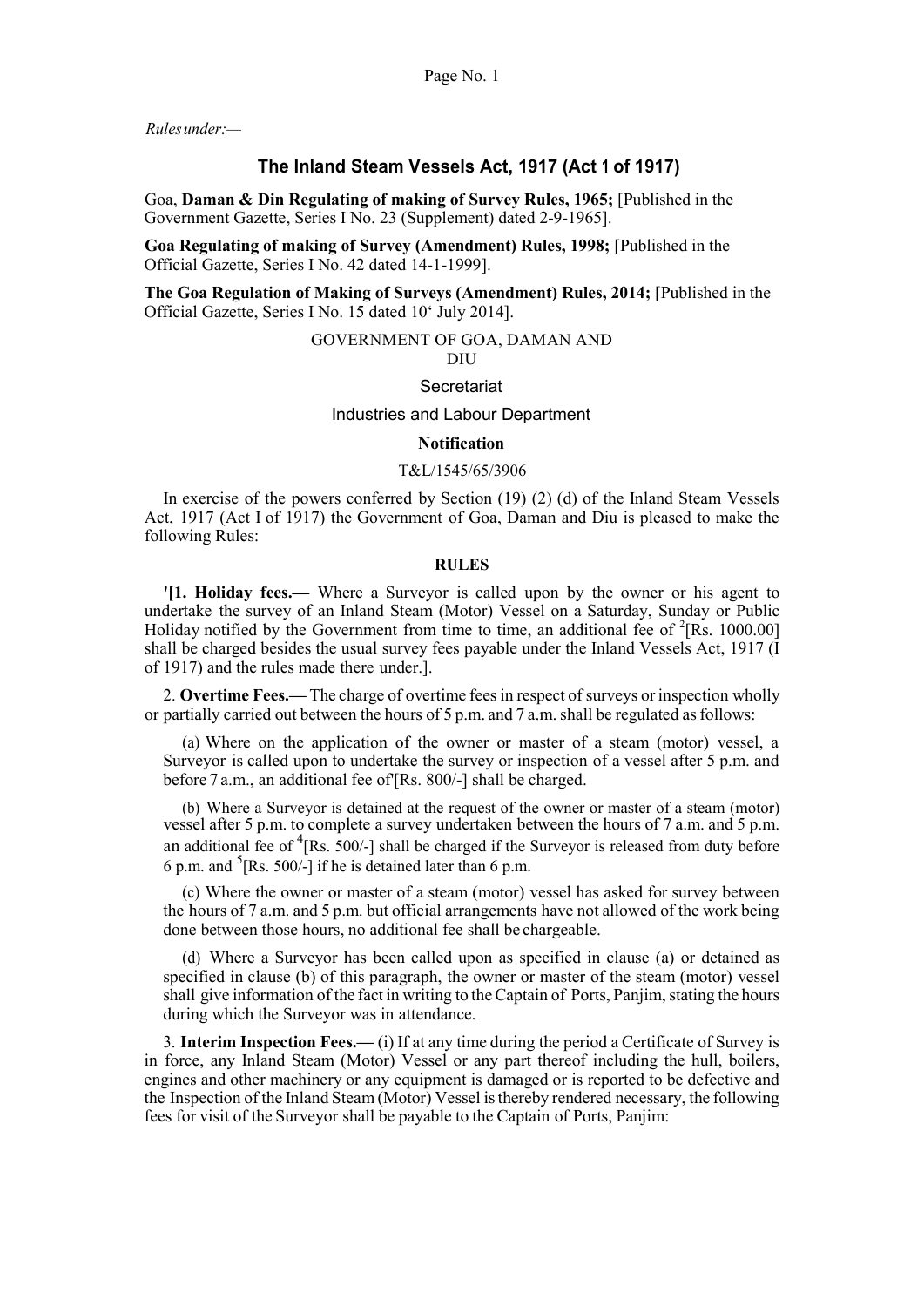(a) For the first visit .................................... <sup>6</sup> [Rs. 1000.00]

(b) For each subsequent visit .................... <sup>7</sup> [Rs. 800.00]

(ii) If the inspection of an Inland Steam (Motor) Vessel is carried out on Sundays or Holidays or between the hours of 5 p.m. and 7 a.m. an additional fee of '[Rs. 200/-] or [Rs. 100/-] shall be charged according to (a) and (b) above respectively.

4. Fifty percent of the Sunday, Holiday and overtime fees realised under paragraphs 1, 2 and 3 (ii) above shall be payable to the Surveyor concerned and the balance credited to Government.

 $'$ <sup>0</sup>[4A-All fees payable under these rules shall be paid by a Treasury challan.]

5. These Rules shall come into force from the 1st September, 1965.

By order and in the name of the Administrator of Goa, Daman and Diu.

B. K. Chougule, Secretary, Industries and Labour Department.

Panjim, 26th August, 1965.